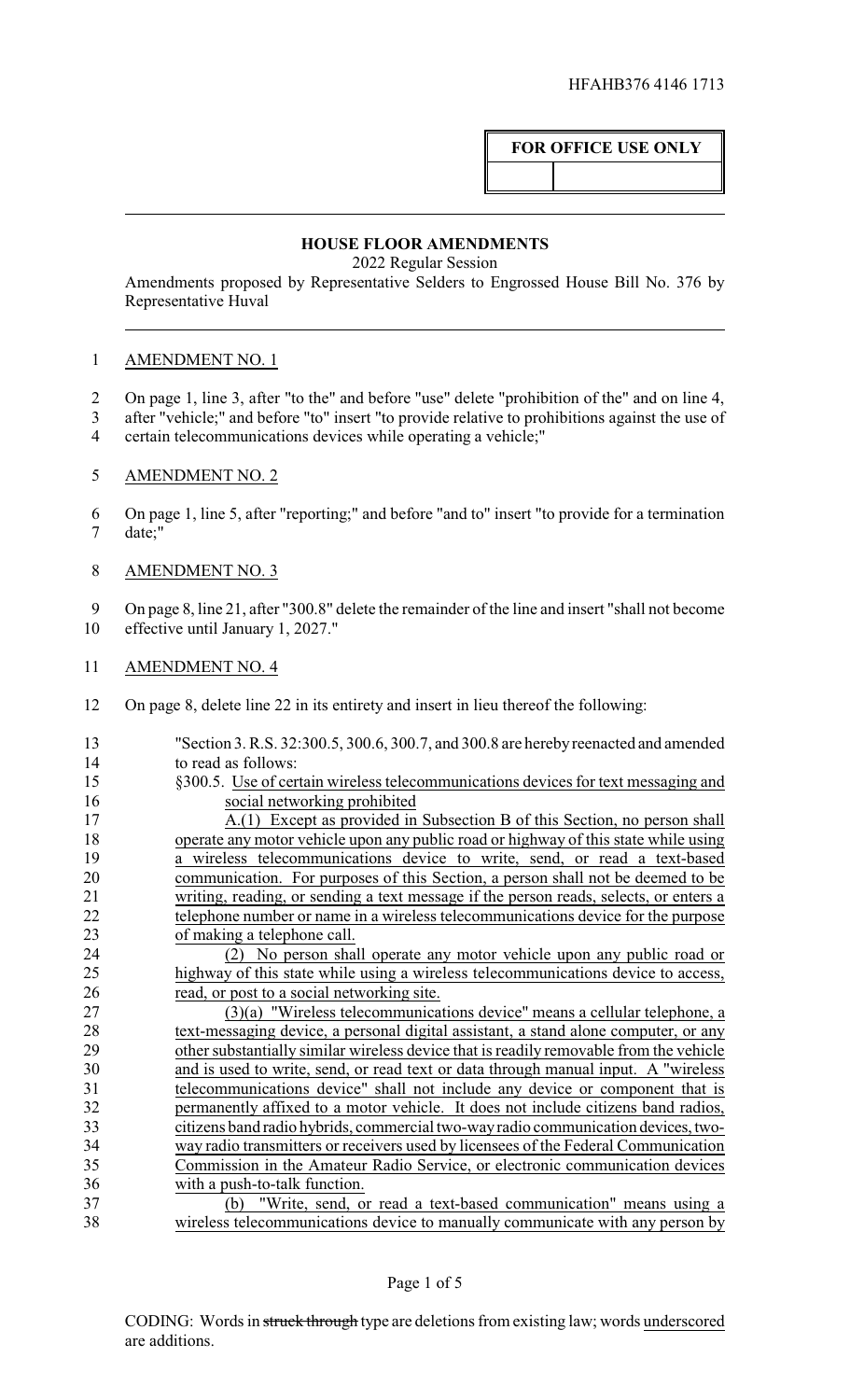| 1              | using a text-based communication referred to as a text message, instant message, or                                                                                  |
|----------------|----------------------------------------------------------------------------------------------------------------------------------------------------------------------|
| $\overline{c}$ | electronic mail.                                                                                                                                                     |
| 3              | (c) "Access, read, or post to a social networking site" means using a wireless                                                                                       |
| $\overline{4}$ | telecommunications device to access, read, or post on such device to any web-based                                                                                   |
| 5              | service that allows individuals to construct a profile within a bounded system,                                                                                      |
| 6              | articulate a list of other users with whom they share a connection, and communicate                                                                                  |
| 7              | with other members of the site.                                                                                                                                      |
| 8              | B. The provisions of Paragraph $(A)(1)$ of this Section shall not apply to the                                                                                       |
| 9              | following:                                                                                                                                                           |
| 10             | (1) Any law enforcement officer, firefighter, or operator of an authorized                                                                                           |
| 11             | emergency vehicle while engaged in the actual performance of his official duties.                                                                                    |
| 12             | An operator of a moving motor vehicle using a wireless<br>(2)                                                                                                        |
| 13             | telecommunications device to:                                                                                                                                        |
| 14             | (a) Report illegal activity.                                                                                                                                         |
| 15             | (b) Summon medical or other emergency help.                                                                                                                          |
| 16             | (c) Prevent injury to a person or property.                                                                                                                          |
| 17             | Relay information between a transit or for-hire operator and that<br>(d)                                                                                             |
| 18             | operator's dispatcher, in which the device is permanently affixed to the                                                                                             |
| 19             | vehicle.                                                                                                                                                             |
| 20             | (e) Navigate using a global positioning system.                                                                                                                      |
| 21             | A physician or other health care provider using a wireless<br>(3)                                                                                                    |
| 22             | telecommunications device to communicate with a hospital, health clinic or the                                                                                       |
| 23             | office of the physician, or to otherwise provide for the health care of an individual                                                                                |
| 24             | or medical emergency through a text-based communication.                                                                                                             |
| 25             | C.(1) The first violation of the provisions of this Section shall be punishable                                                                                      |
| 26             | by a fine of not more than five hundred dollars.                                                                                                                     |
| 27             | (2) Each subsequent violation shall be punishable by a fine of not more than                                                                                         |
| 28             | one thousand dollars.                                                                                                                                                |
| 29             | (3) If the person is involved in a crash at the time of violation, then the fine                                                                                     |
| 30             | shall be equal to double the amount of the standard fine imposed in this Subsection                                                                                  |
| 31             | and the law enforcement officer investigating the crash shall indicate on the written                                                                                |
| 32             | accident form that the person was using a wireless telecommunications device at the                                                                                  |
| 33             | time of the crash.                                                                                                                                                   |
| 34             | (4) Any violation of this Section shall constitute a moving violation.                                                                                               |
| 35             | §300.8. Use of wireless telecommunications devices in school zones; prohibited;                                                                                      |
| 36             | exceptions                                                                                                                                                           |
| 37             | A. As used in this Section, the following terms shall have the meanings                                                                                              |
| 38             | ascribed to them in this Section, unless the context clearly indicates a different                                                                                   |
| 39             | meaning:                                                                                                                                                             |
| 40             | (1) "Access, read, or post to a social networking site" means using a wireless                                                                                       |
| 41             | telecommunications device to access, read, or post on such device to any web-based                                                                                   |
| 42             | service that allows individuals to construct a profile within a bounded system,                                                                                      |
| 43<br>44       | articulate a list of other users with whom they share a connection, and communicate<br>with other members of the site.                                               |
| 45             |                                                                                                                                                                      |
|                | (2) "Engage in a call" means talking or listening during a voice transmission                                                                                        |
| 46<br>47       | on a wireless telecommunications device or manually entering names or telephone<br>numbers to initiate a voice transmission, except when using a hands-free wireless |
| 48             | telephone.                                                                                                                                                           |
| 49             | (3) "Wireless telecommunications device" means a cellular telephone, a text-                                                                                         |
| 50             | messaging device, a personal digital assistant, a stand-alone computer or other                                                                                      |
| 51             | electronic device, or any other substantially similar portable wireless device that is                                                                               |
| 52             | readily removable from the vehicle and is used to write, send, or read text or data                                                                                  |
| 53             | through manual input or create, edit, post, or view video, photography, or other                                                                                     |
| 54             | images. A "wireless "Wireless telecommunications device" shall not mean include                                                                                      |
| 55             | any device or component that is permanently affixed to a motor vehicle, nor shall it                                                                                 |
| 56             | mean any. It does not include a hands-free wireless telephone, an electronic                                                                                         |
| 57             | communication device used hands-free, citizens band radios, citizens band radio                                                                                      |
| 58             | hybrids, commercial two-way radio communications devices, two-way radio                                                                                              |
| 59             | transmitters or receivers used by licensees of the Federal Communication                                                                                             |
|                |                                                                                                                                                                      |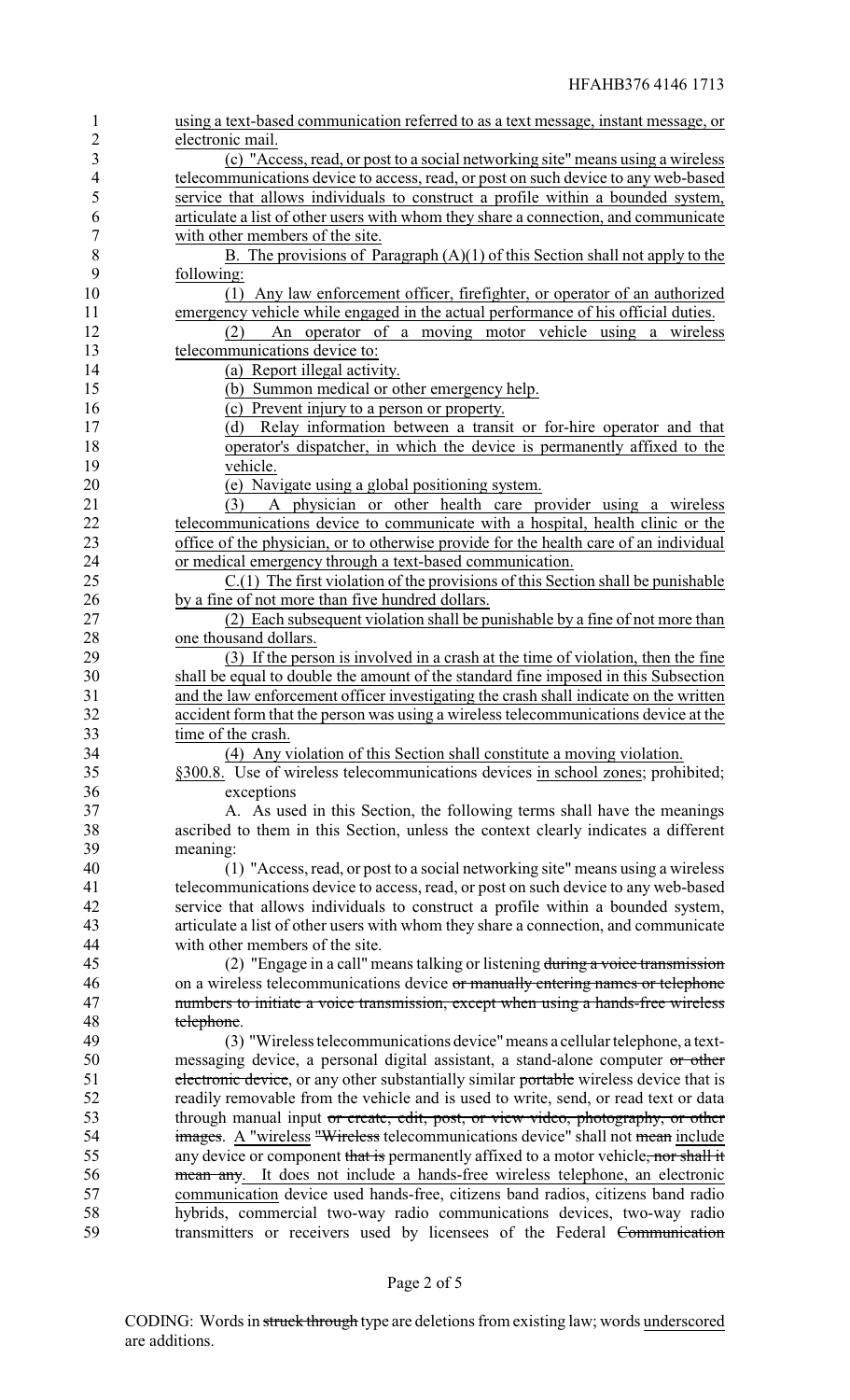Communications Commission in the Amateur Radio Service, or electronic communication devices with a push-to-talk function.

 (4) "Write, send, or read a text-based communication" means using a wireless telecommunications device to manually communicate with any person by using a text-based communication including but not limited to a text message, instant message, or electronic mail, or other text-based application to manually communicate with any person.

8 B.(1) Except as provided in Subsection C of this Section, no person shall operate any wireless telecommunications device while operating a motor vehicle upon any public road or highway during the posted hours within a school zone on such public road or highway.

12 (2) Operating a "wireless telecommunications device" shall include mean 13 any of the following:

14 (1)  $\left(\frac{1}{a}\right)$  Engaging in a call.

15 (2)  $(b)$  Writing, sending, or reading a text-based communication.

16 (3) (c) Accessing, reading, or posting to a social networking site.

 (d) Accessing, viewing, posting, editing, or creating a video, photograph, or 18 other image.

 (e) Accessing, reading, viewing, composing, browsing, transmitting, saving or retrieving electronic data from any application or other media.

 (f) Using any application or feature of a wireless telecommunications device by making manual entries of letters, numbers, symbols, commands, or any combination thereof.

24 (g) Holding or physically supporting a wireless telecommunications device<br>25 in either or both hands or with any part of the body, except for an earniece or in either or both hands or with any part of the body, except for an earpiece or **headphone device or a device worn on the wrist to talk or listen during a voice** 27 transmission.

28 C.(1) The provisions of Subsection B of this Section shall not apply to any of the following persons in the performance of their official duties:

(a) A law enforcement officer.

(b) A firefighter.

(c) An emergency service or EMS practitioner.

33 C.  $(2)$  The provisions of Subsection B of this Section shall not apply to a 34 person who uses a wireless telecommunications device and does while doing any of the following:

 (1) (a) Reports Reporting a traffic collision, medical emergency, other 37 emergency, or serious road hazard.

38 (2) (b) Reports Reporting a situation in which the person believes a person 39 his personal safety is in jeopardy of serious injury or death.

 (3) Reports or averts the perpetration or potential perpetration of a criminal act against the driver or another person.

 (c) Relaying information between a transit, for-hire operator, or a transportation network company driver, and that operator's dispatcher or affiliated 44 transportation network company, in which the device is affixed to the vehicle.

 (d) Viewing data or images related to navigation of a motor vehicle using a hands-free global positioning system.

47 (4) (e) Operates  $\theta$  operating a wireless telecommunications device while the 48 motor vehicle is lawfully stationary and not in violation of any other law. lawfully parked.

(f) Dialing 9-1-1 to report a crime in progress.

51 (3) Except as otherwise provided in Subparagraphs  $(2)(a)$  through (d) of this Subsection, using the telecommunications device to write, send, or read a text-based communication or using the telecommunication device to access, read, or post to a social media website shall not be permitted while a vehicle is positioned in a travel lane.

 (5) Uses a wireless telecommunications device in an official capacity as an operator of an authorized emergency vehicle.

D.(1) Any violation of this Section shall constitute a moving violation.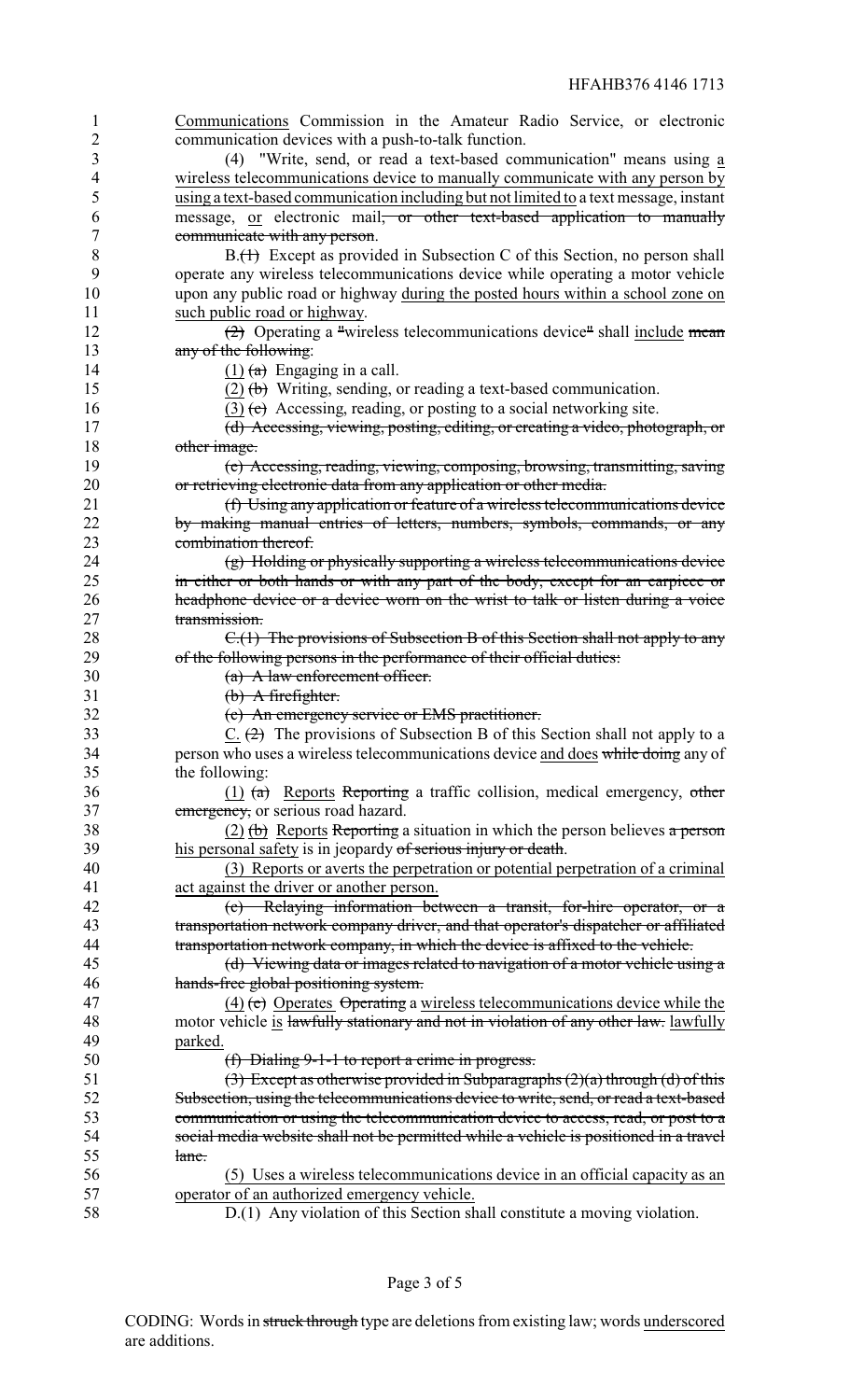(2)(a) The first violation of the provisions of this Section shall be punishable 2 by a fine of not more than five one hundred dollars but not less than fifty dollars and may include up to thirty hours of community service, at least half of which shall consist of participation in a litter abatement or collection program.

 (b) Each subsequent The second violation of the provisions of this Section shall be punishable by a fine of not more than one thousand three hundred dollars 7 and a suspension of driver's license for a sixty-day period but not less than one hundred dollars and may include up to thirty hours of community service, at least half of which shall consist of participation in a litter abatement or collection 10 program.

 (c) The third and any subsequent violation of the provisions of this Section 12 shall be punishable by a fine of not more than three hundred dollars but not less than 13 one hundred dollars and may include up to ninety hours of community service, at 14 least half of which shall consist of participation in a litter abatement or collection program.

16 (c)  $\left(\frac{d}{d}\right)$  If a person the operator of a motor vehicle is involved in a collision 17 crash at the time of the violation, then the fine shall be equal to double the amount 18 of the standard fine imposed in this Subsection. and the The law enforcement officer 19 investigating the collision crash shall indicate on the written accident report that the 20 person operator of a motor vehicle was using a wireless telecommunications device 21 at the time of the collision crash.

22 (3) It Use of a wireless telecommunications device for any purpose provided 23 for in Subsection C of this Section shall be an affirmative defense against an alleged 24 to a violation of this Section and <u>for</u> the operator of a motor vehicle person to may<br>25 moduce documentary or other evidence in support of this defense that the wireless produce documentary or other evidence in support of this defense that the wireless telecommunications device that is the basis of the alleged violation was used for emergency purposes as provided in Subsection C of this Section.

 (4) For any violation occurring before January 1, 2023, the law enforcement officer shall issue only a written warning.

 E. The provisions of this Section shall only apply within a school zone upon a public road or highway during posted hours when signs are located in a visible manner in each direction that indicate the use of a hand-held wireless communications device is prohibited while operating a motor vehicle.

 (1) When a law enforcement officer issues a citation for a violation of this Section, the law enforcement officer shall record the race and ethnicity of the violator. All law enforcement agencies shall maintain such information and report the information to the Department of Public Safety and Corrections in a form and manner as determined by the department. Beginning August 1, 2023, the Department of Public Safety and Corrections shall annually report the data collected under this Subsection to the governor, the president of the Senate, and the speaker of the House of Representatives. The data collected shall be reported, at a minimum, by statewide totals for local law enforcement agencies, state law enforcement agencies, and state university law enforcement agencies. The statewide total for 44 local law enforcement agencies shall combine the data for the parish sheriffs and the municipal law enforcement agencies. municipal law enforcement agencies.

 (2) A law enforcement officer who stops a motor vehicle for a violation of 47 this Section shall inform the motor vehicle operator of his right to decline a search of his wireless communications device and shall not do any of the following:

(a) Access the wireless communications device without a warrant.

 (b) Confiscate the wireless communications device while awaiting the issuance of a warrant to access such device.

 (c) Obtain consent from the motor vehicle operator to search his wireless communications device through coercion or other improper method. Consent to search a motor vehicle operator's wireless communications device shall be free and voluntary.

 (d) Make a custodial arrest except upon a warrant issued for failure to appear for a felony or state misdemeanor charge in court when summoned.

**F. A law enforcement officer shall not search or inspect a motor vehicle, its** contents, the driver, or a passenger solely because of a violation of this Section.